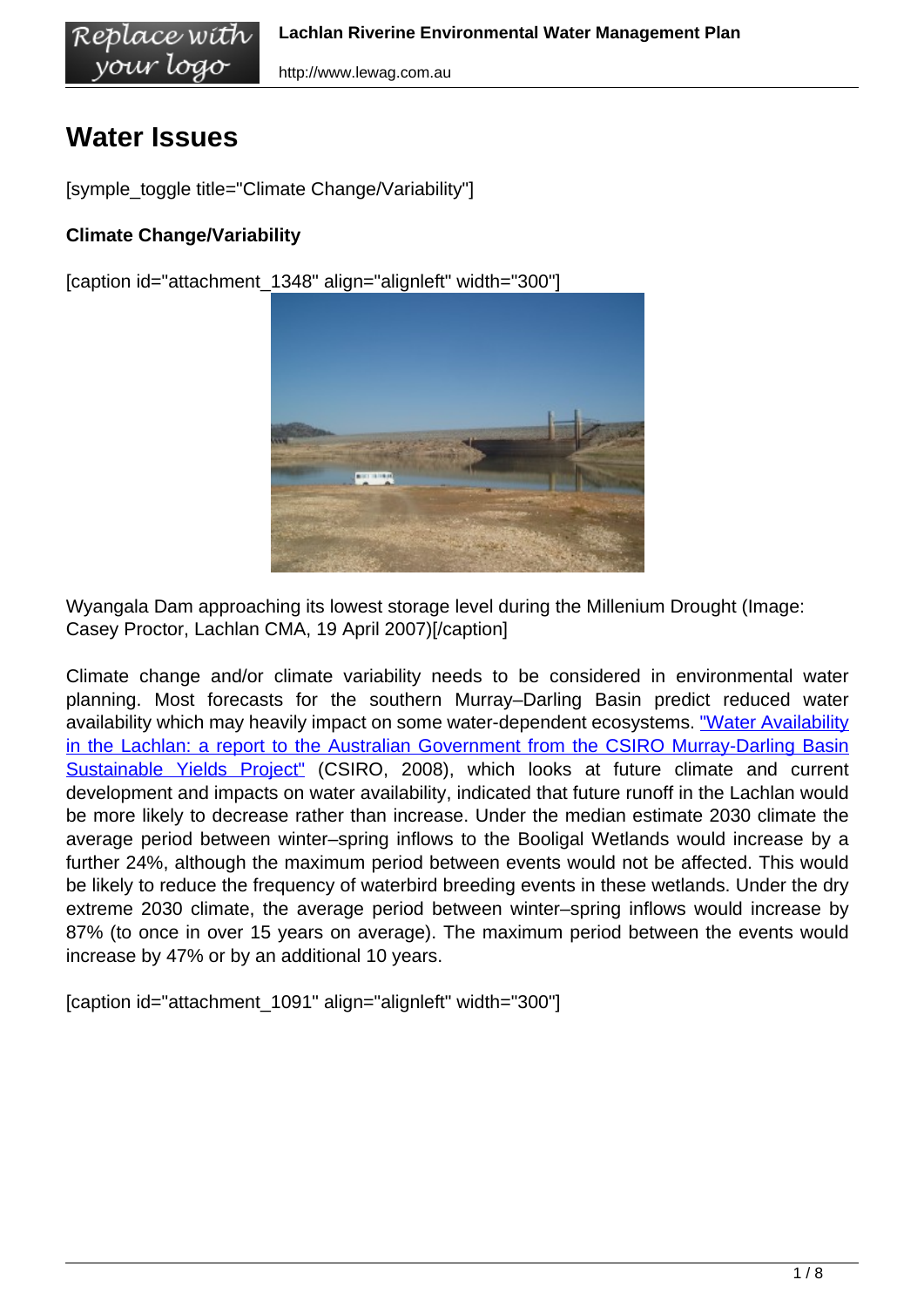

Replace with your logo

Wyangala Dam spilling at 103% (Photo: Casey Proctor, Lachlan CMA, March 2012)[/caption]

These changes would be very likely to have major ecological consequences including much longer periods between waterbird breeding events and adverse effects on the status of the Lignum vegetation used as breeding habitat by some waterbirds. Under the median estimate 2030 climate the average period between winter–spring flood events to the Great Cumbung Swamp would increase by a further 24% and the maximum period between events would increase by a further 16%. These increases would be likely to further adversely affect the vegetation of the swamp and its use by waterbirds.

#### **Current and Projected Climate Change in the Lachlan Catchment**

CSIRO also prepared a report and **[brochure on Climate Change in the Lachlan Catchment](/wp-content/uploads/CSIRO_Climate_Change_Lachlan_Brochure_2007.pdf)** for the New South Wales Government (2007) aimed at providing information for landowners, landusers and the general public within the Lachlan Catchment. The Brochure summised that in relation to water availability, there is likely to be less water for streams and rivers due to changes in rainfall and high evaporation rates as described in the table below, with consequences for storages and some water-dependent ecosystems similar to that outlined previously. Projections also suggest more droughts and intense storms. [table colwidth="30%|23%|25%|25%" colalign="left|left|left|left"]

"", "", ""

#### , **1990**, **2030 projection**, **2070 projection**

**Annual average**, Crookwell: 860 mm Forbes: 527 mm Ivanhoe: 302 mm Wyalong: 481 mm, -13% to +7%, -40% to +20% **Extreme rainfall**,, -3% to +7%, -7% to +29% **Evaporation**,, +2% to +13%, +4% to +40% **Droughts per decade**, 3, 2 to 5, 1 to 10

,,,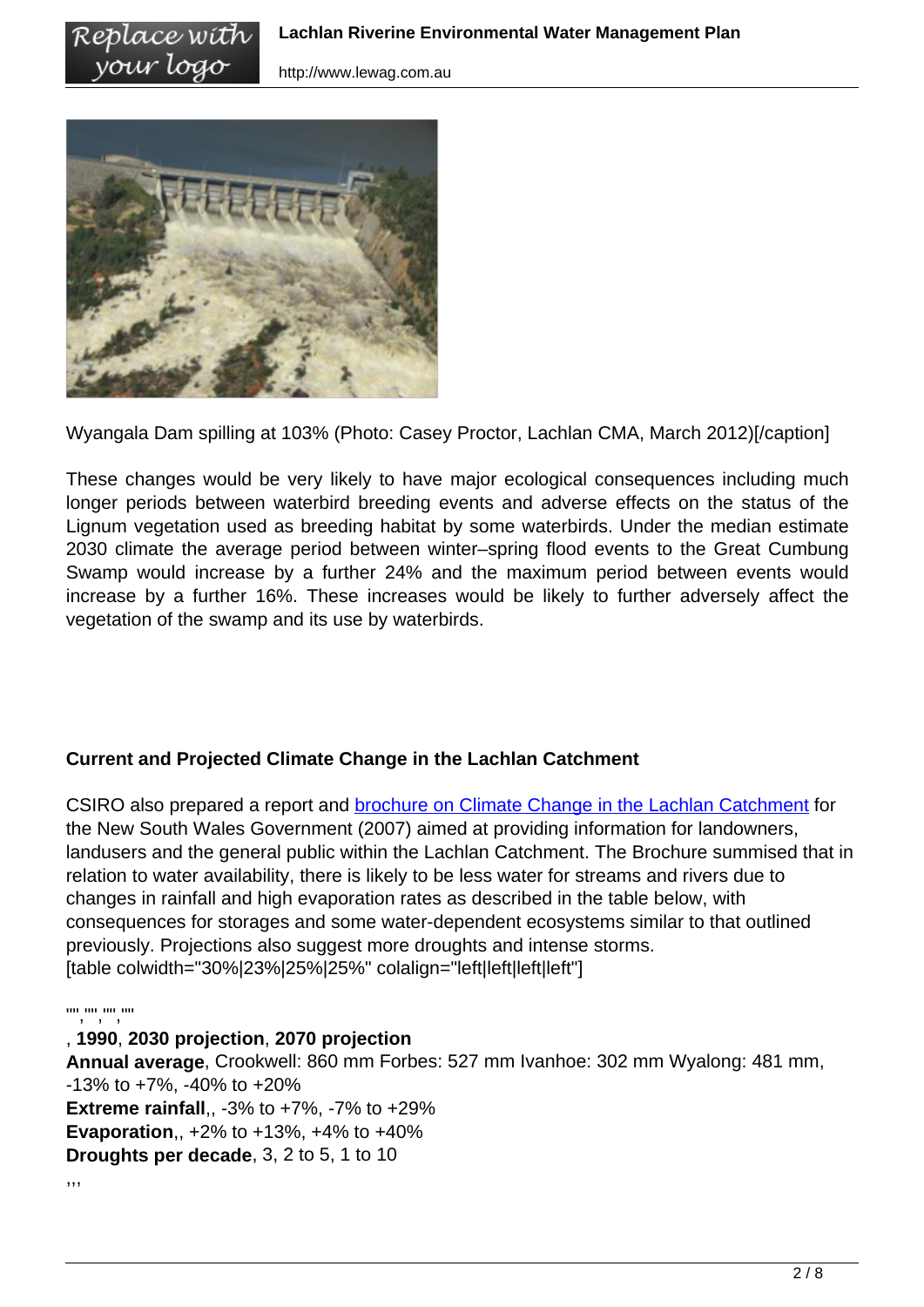http://www.lewag.com.au

[/table] (extracted from Table 2 in CSIRO, 2007)

Replace wíth your logo

[/symple\_toggle]

[symple\_toggle title="Effects of Drought"]

#### **Effects of Drought**

The Water Sharing Plan for the Lachlan Regulated River Water Source (WSP; as amended 1 July 2004) was suspended the same day it commenced (1 July 2004) due to critical drought conditions, however, the WSP recommenced and has been in effect since 16 September 2011.



Historical comparison of periods of Wyangala Drought Inflows (Image: List Thurtell, OEH, 2009)[/caption]

Reduced inflows in the upper catchment led to less water for streams and rivers in the Lachlan Catchment, with downstream consequences for all Lachlan storages which placed a strain on the catchment's water resources. The Wyangala drought inflows graph to the left indicates that Wyangala Dam received substantially less water since December 2000 than at any other time during the 1900s.

These reduced inflows have seen the two major storages (Wyangala Dam and Carcoar Dam graphs below) in the Lachlan at below 10% for much of the last 6 years, with the exception of 2005/06. State Water data indicates that Wyangala inflows since 2000 have been less than 25% of long term average inflows.

[caption id="attachment\_2167" align="alignleft" width="300"]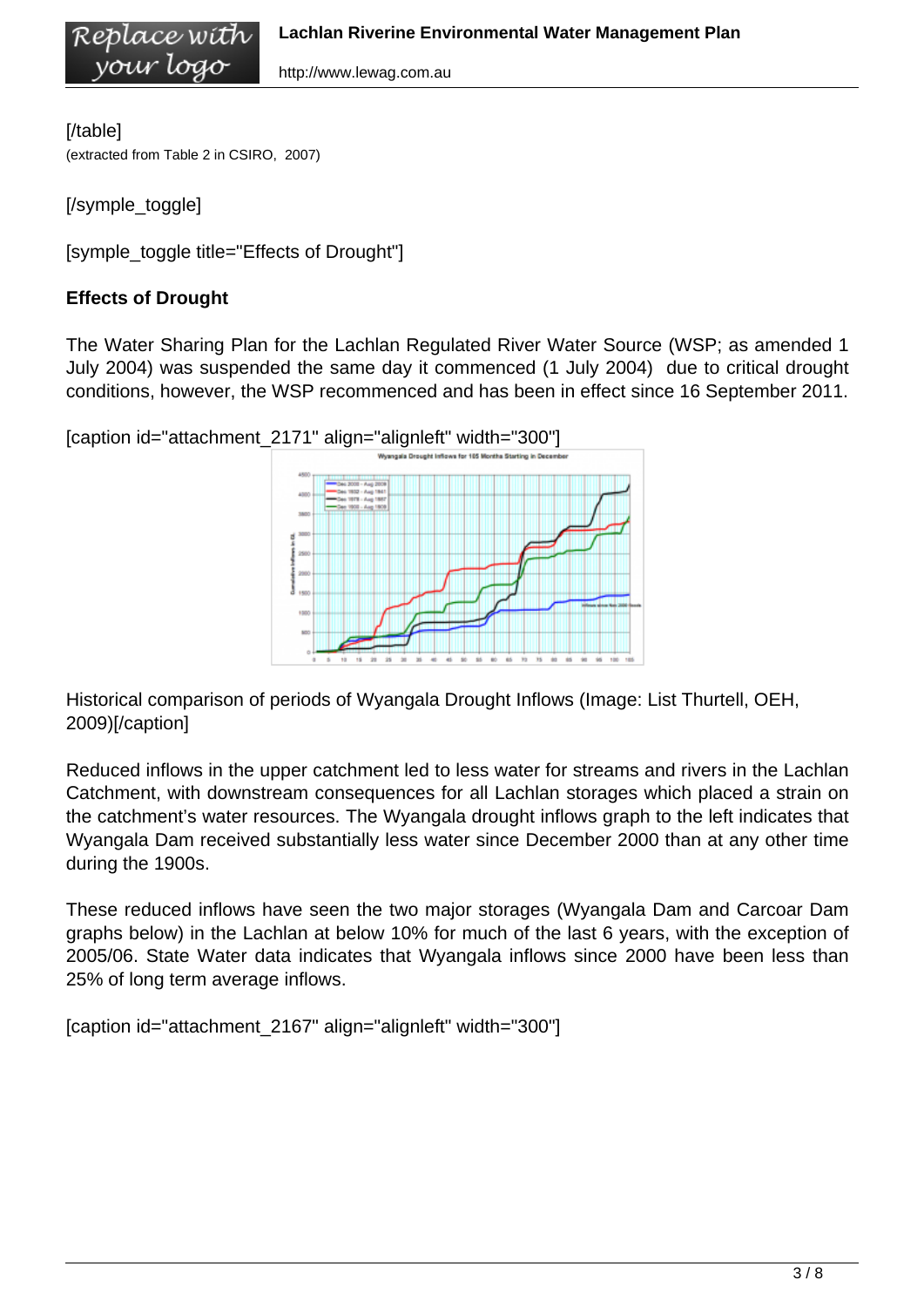http://www.lewag.com.au



Replace with vour logo

Graph showing the Effective Full Storage Volume (%) in Wyangala Dam from 1960 to January 2014 (Source: NSW Water Information or waterinfo.nsw, data extracted 28 January 2014)[/caption]

Under the National Water Initiative (NWI), the Commonwealth, State and Territory Governments have agreed that water users should bear the risk of such reductions in water availability, particularly where these may relate to the impacts of climate change. As a consequence, water users within the catchment may face long-term reductions in allocations and higher prices for water

Lower flows and higher temperatures may also reduce water quality within the catchment. For example, low flows, higher temperatures and elevated nutrients create a more favourable environment for potentially harmful algal blooms (CSIRO 2007). Salinity problems in the catchment may also be exacerbated by reductions in rainfall and dilution flows ([Beare & Heaney](/wp-content/uploads/Beare_and_Heaney_2002.pdf) [2002](/wp-content/uploads/Beare_and_Heaney_2002.pdf)).



[caption id="attachment\_2166" align="alignleft" width="300"]

Graph showing the Effective Full Storage Volume (%) in Carcoar Dam from 1970 to January 2014 (Source: NSW Water Information or waterinfo.nsw, data extracted 28 January 2014)[/caption]

Drought not only impacts on industries and communities, it also has significant effects on the catchment's plants and animals. Decreases in runoff due to drought reduce the extent and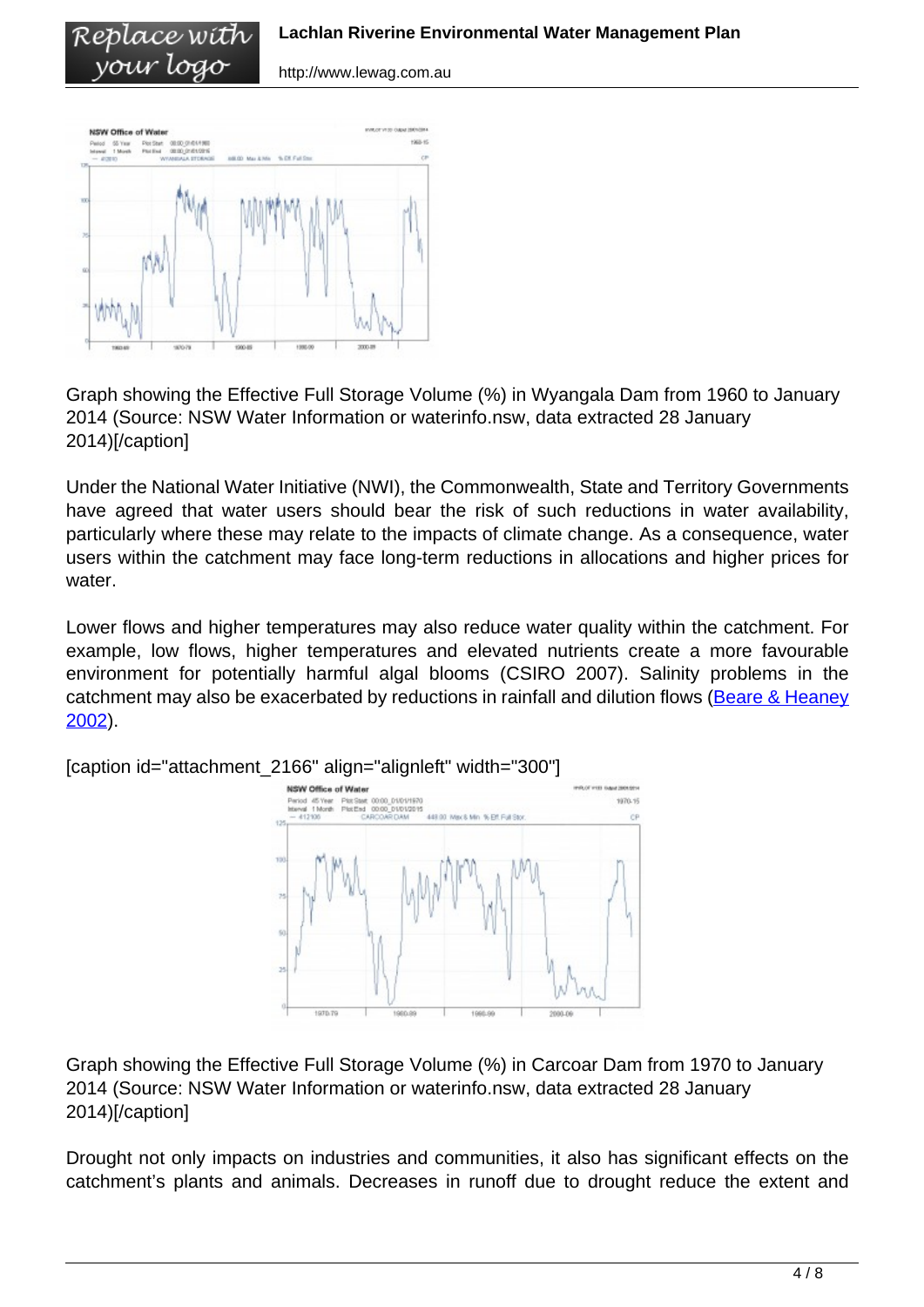function of wetlands in the Lachlan Catchment. Reductions in stream flows are also likely to have a negative impact on aquatic biodiversity as waterplants, fish and other aquatic animals become 'stranded' in isolated pools and wetland remnants due to a lack of water or suitable habitat for migration. The length and severity of drought is likely to increase stress on plants and animals.

While one of the reports used as an input to the Lachlan Environmental Water Management Plan (LEWMP) has commented that the current drought is not the major cause of the decline of water-dependent ecosystems, such as River Red Gums in the lower Lachlan ([Armstrong et al.,](/wp-content/uploads/Armstrong_et_al_2009_Booligal_Report.pdf) [2009](/wp-content/uploads/Armstrong_et_al_2009_Booligal_Report.pdf)), there are some concerns that this conclusion has been drawn on the basis of limited data and that actual and more recent data has not been quoted. One concern relates to the use of rainfall as an index of runoff rather than using actual Wyangala inflow data (see Wyangala drought inflows). This graph indicates that rainfall in the catchment has not translated into significant inflows to Wyangala or other storages over the last 9 years. In addition, the latest water extraction data, which is not used in Armstrong et al., 2009, indicates that over the last 7 years water extraction declined very steeply and has varied between 9500 to 109,150 ML per year, while the extraction data used in the Armstrong report was collected prior to 1997 and varied from 100,000 and 450,000 ML per year.

While the decline in water-dependent ecosystems in the Lachlan is influenced by a number of factors, including river regulation and land management, drought appears to be a major impact on a number of wetlands in the lower Lachlan. Drought also appears to increase other impacts on wetlands resulting from changes in the natural watering regime.

[/symple\_toggle]

[symple\_toggle title="Water Quality & Cold Water Pollution"]

# **Water Quality and Cold Water Pollution**

The Australian and New Zealand Environment and Conservation Council (ANZECC and ARMCANZ 2000) provide guidelines for fresh and marine water quality. These guidelines recommend water quality thresholds for drinking, protection of aquatic ecosystems, industry, agriculture and recreation. Objectives and targets, based on these guidelines, are provided in the [National Water Quality Management Strategy](http://www.environment.gov.au/water/policy-programs/nwqms/), the [Natural Resources Commission State](http://www.nrc.nsw.gov.au/Workwedo/Standardandtargets.aspx)[wide Targets,](http://www.nrc.nsw.gov.au/Workwedo/Standardandtargets.aspx) and the [Lachlan CMA Catchment Action Plan](http://www.lachlan.cma.nsw.gov.au/cap-2012.aspx). By meeting these targets, the critical ecological functions and habitats in the Lachlan River may be restored.

The Water Quality Allowance is included under the WSP to reduce impacts from increased salinity and blue-green algal blooms. Salinity and blue-green algal blooms, along with high turbidity and cold water pollution, are considered the major surface-water quality issues in the Lachlan region (Lachlan River Management Committee 2002). The Lachlan River experiences elevated salinity levels from time to time, particularly in the Boorowa River which can have around twice the recommended guideline (Regional State of the Environment 2009). The Water Quality Allowance may be used to provide dilution flows from Wyangala Dam, which generally has lower levels of salinity, to reduce salinity levels downstream.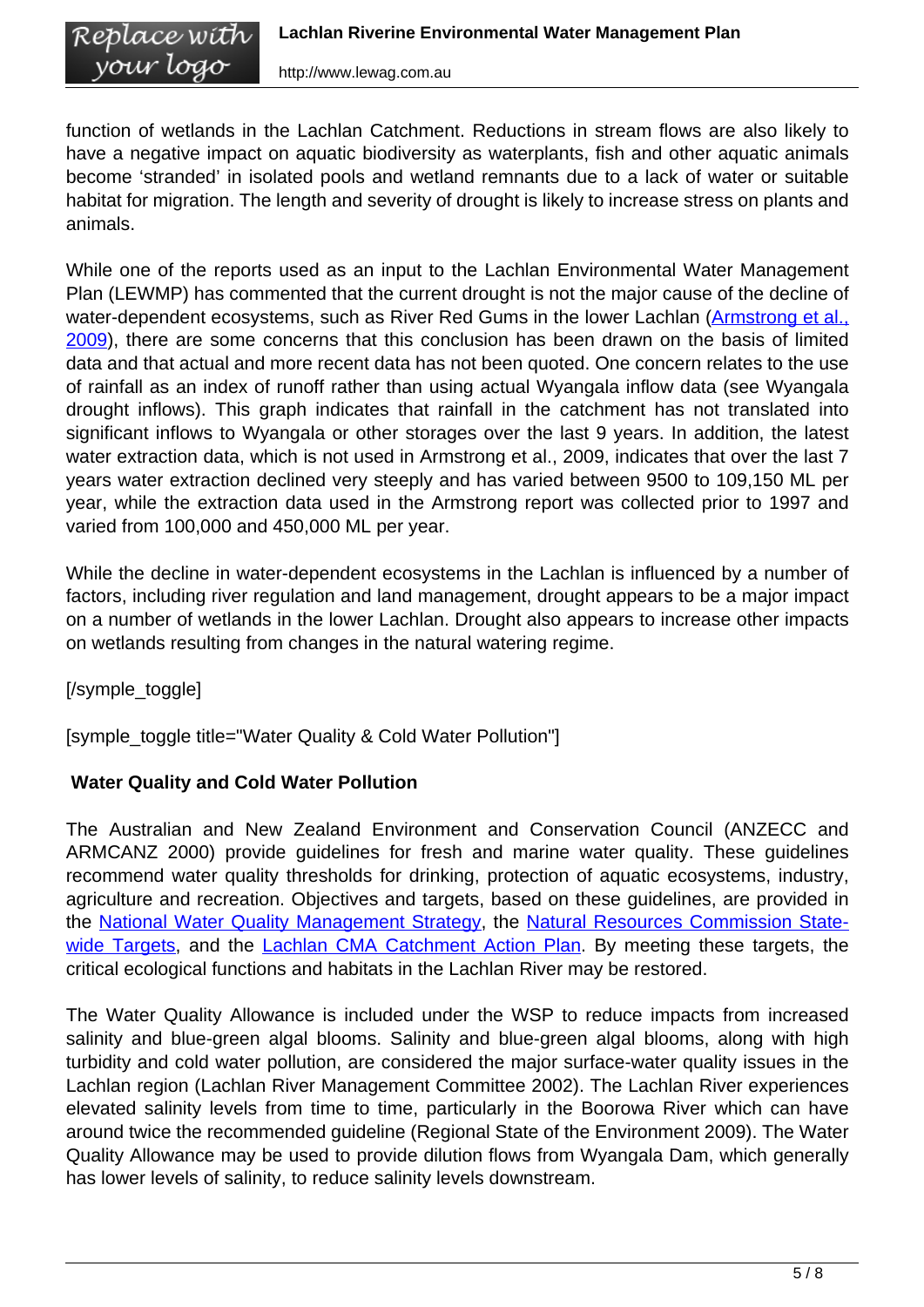#### Replace with **Lachlan Riverine Environmental Water Management Plan** your logo http://www.lewag.com.au

Nutrient concentrations also increase in the Lachlan River with distance downstream (Lachlan Water Quality Study 2003). The high nutrient loads in the Lachlan region are thought to be the result of extensive levels of sheet, gully and stream-bank erosion, with diffuse sources contributing 95% of nutrient loads (Lachlan Catchment Management Authority 2006). These high nutrient loads are usually associated with an increased incidence of algal blooms in weir pools and lakes. Blue-green algae monitoring of rivers and storages in the Lachlan region in 2008–09 showed that algal blooms were greatest at Lake Cargelligo, with bloom conditions reported more than 50% of the time. Bloom conditions were also frequently reported in Lake Brewster (when full), Lake Forbes, Carcoar Dam and Wyangala Dam. The Lakes Cargelligo and Brewster Algal Warning System and Storage Operating Protocol, developed by the NSW Office of Water, is used to guide the use of dilution flows from Wyangala to downstream areas suffering from algal blooms.

Water temperature regulates the natural ecological processes in rivers and streams. Many dams alter the natural temperature regimes of aquatic ecosystems, creating potential for serious impacts to ecosystem productivity by reducing rates of growth and reproduction in many aquatic species. In south-eastern Australia, the greatest cause for concern is the release of unseasonably cold water from the deeper layers of thermally stratified reservoirs during warmer months. This is often referred to as cold water pollution and poses a serious threat to the viability and survival of fish and other aquatic fauna in many rivers (Preece 2004).

Wyangala Dam thermally stratifies from spring to autumn with temperature differences between top and bottom reaching up to 12°C, with releases typically drawn from the bottom of the dam via fixed level intakes. Burton and Raisin (2001) determined water temperature immediately below Wyangala Dam was lower than natural from November to March with a maximum difference of 7°C. Cold water pollution effects were thought to extend approximately 170-km downstream. While other investigations have found that there was around a 14°C impact that extended for at least 200-km downstream of the dam before temperature fully recovers. As a result of this and its significant effect on aquatic ecosystems, in the future the water licence issued to State Water for the Lachlan Catchment will include conditions requiring the development of options for mitigating Cold Water Pollution from Wyangala. Specific targets and objectives for the catchment are also included in the Lachlan Catchment Action Plan, which includes having water temperature maintained or restored to within 2°C of median levels.

[/symple\_toggle]

[symple\_toggle title="Effects of Weirs and Pumps on Fish"]

# **The Effects of Weirs and Pumps on Fish**

Reasons for the decline in native fish in the Lachlan River, as in other highly regulated rivers, are complex and numerous and include flow regulation, habitat degradation, reduced water quality, pest species, over-fishing, disease, loss of genetic integrity through stocking, and structures such as dams, weirs, culverts and river crossings forming barriers that prevent fish moving throughout the river (MDBC 2003). Fish attempting to migrate upstream become easy prey for birds as they gather downstream of barriers.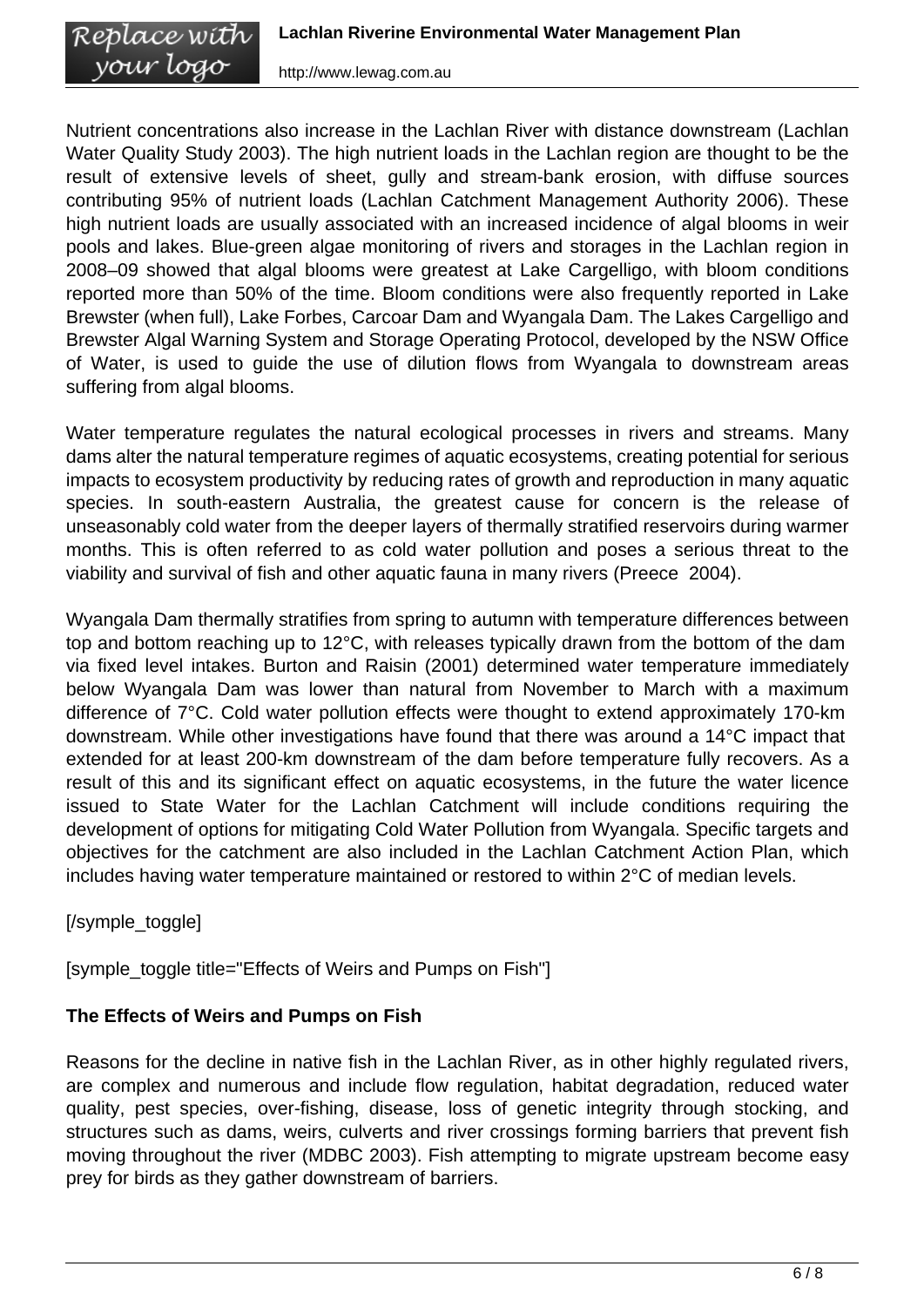Weirs can also cause physical injury to fish attempting to migrate downstream with two common designs: (1) overshot, whereby the water passes over a crest, and (2) undershot, whereby the water passes under a gate (DPI 2007). Fish can be injured as they pass over the crest and fall to the bottom of the weir, and by turbulence and pressure changes as water passes under the gate. Many weirs in the Lachlan have the undershot design that is known to cause high mortality among larval and juvenile fish, for example, 95% among Golden Perch (Macquaria ambigua; Baumgartner et al. 20062). The Lake Brewster and Lake Cargelligo Fish Management and Operations Plans attempt to reduce the impact of undershot weirs on fish entering and leaving those storages.

Most irrigation occurs during the warmer months and coincides with spawning and migration, and it is highly likely that fish are being extracted from the river through channels or pumps. Even if the fish are not injured, it is very unlikely that they will be able to return to the river (MDBC undated).

[/symple\_toggle]

[symple\_toggle title="Measurement of Water Extraction"]

# **Measurement of Water Extraction**

Measurement of water extractions, including the reliability of meters, has been a matter of concern since volumetric allocations were introduced (Minister for Water Resources 1986; DLWC 1995). Measurement of all water extractions, including regulated river allocations, groundwater use, unregulated flows and floodplain harvesting, must be as accurate and reliable as possible. The Australian Government has developed a draft National Metering Standard Framework, and aims to provide an acceptable level of confidence whereby non-urban metering throughout Australia has a 'maximum permissible error' limit, in the field, of plus or minus 5%. Each state and territory will develop a plan for implementing the metering.

State Water has received funding through the Rivers Environment Restoration Program (RERP) to investigate possible savings in the regulated Lachlan River by (1) improving water delivery through acquiring real-time data from hydrometric stations and meters, (2) automating valves and structures, (3) making metering more accurate, and (4) improving water delivery through any other means.

The Australian Government has made an in-principle agreement to allocate \$90 million to State Water under the Water for the Future program to replace existing customer owned meters with State Water owned meters, to be connected by telemetry. The Australian Government will convert the water savings that the project generates to environmental water licences that the Australian Government will hold.

A CSIRO review of water availability in the Lachlan, when looking at future climate and development predicted that groundwater extraction in some areas is expected to increase more than three-fold by 2030, with nearly all of the increase occurring in the Lachlan Fold Belt Groundwater Management Unit. This would mean total groundwater extraction for the region